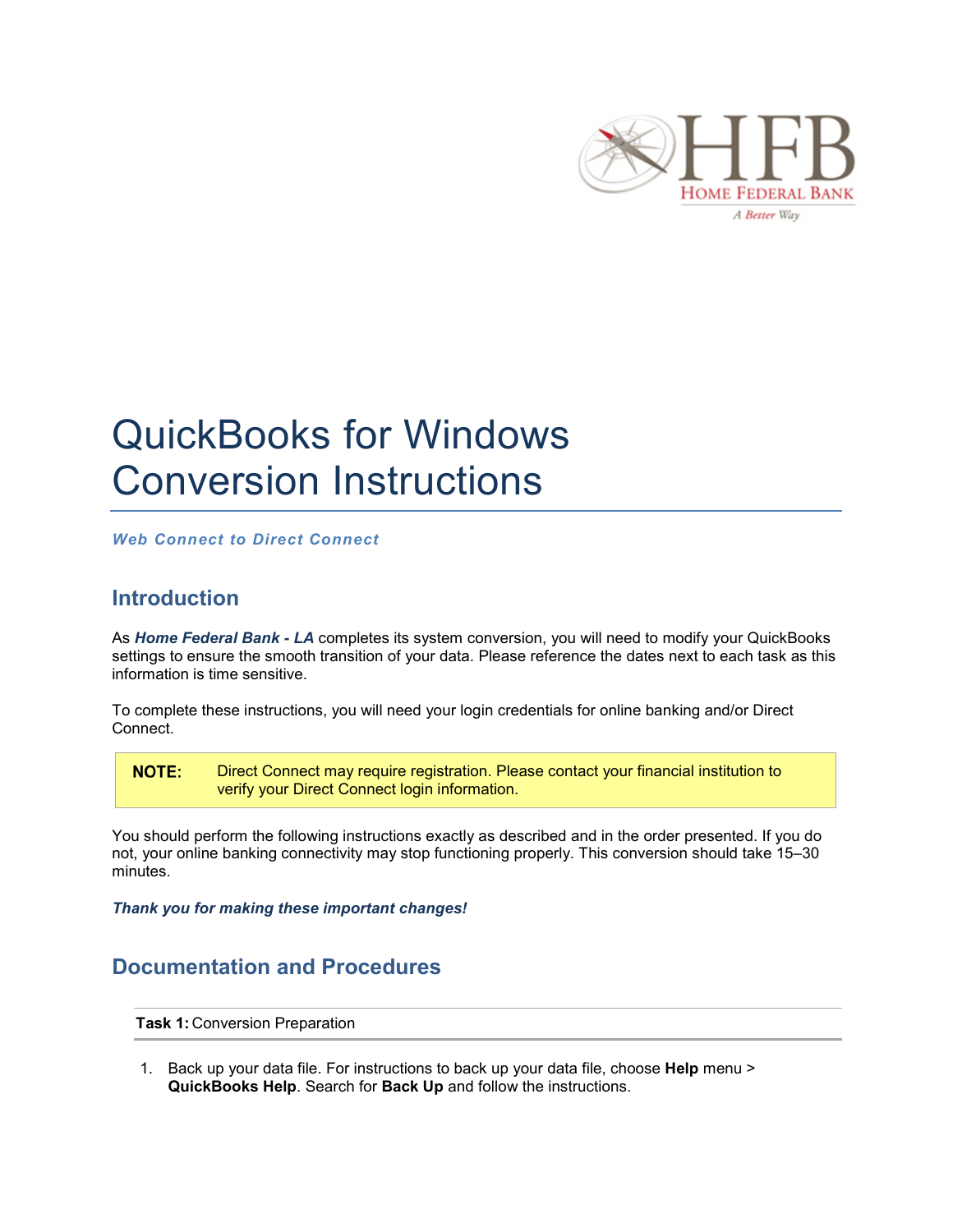2. Download the latest QuickBooks Update. For instructions to download an update, choose **Help** menu > **QuickBooks Help**. Search for **Update QuickBooks**, then select **Update QuickBooks** and follow the instructions.

**NOTE:** If multiple computers do not use the same QuickBooks data file, **skip step 3**. QuickBooks activities such as Online Banking cannot be performed in multi-user mode because of the way the activities interact with a company data file.

3. Switch to single-user mode. For instructions to switch to single-user mode, choose **Help** menu > **QuickBooks Help**. Search for **Switch to Single-User Mode** and follow the instructions.

**NOTE:** If you are not using Classic Mode (Register Mode), enable it for the conversion. You can change it back after the conversion is complete.

- 4. Enable **Classic Mode** (**Register Mode**).
- 5. For instructions to enable Classic Mode (Register Mode), choose **Help** menu > **QuickBooks Help**. Search for **Banking Feed Modes**, select **Bank Feeds Modes overview**, scroll down, and follow the instructions.

**Task 2:** *Optional task* - Complete a final download before/by *6/22/2020*

- 1. Log in to *https://www.hfbla.com/* and download your QuickBooks Web Connect file.
- 1. Click **File** > **Utilities** > **Import** > **Web Connect Files**.
- 2. Link your bank account with the existing QuickBooks account and click **Continue**.
- 3. Repeat steps for each account*.*

**Task 3:** Match Downloaded Transactions

If new transactions were received from your connection, accept all new transactions into the appropriate registers.

If you need assistance matching transactions, choose **Help menu > QuickBooks Help**. Search for **Matching Transactions** and follow the instructions.

**NOTE:** All transactions must be matched or added to the register prior to disconnecting your accounts.

**Task 4:** Disconnect Accounts in QuickBooks on or after *6/23/2020*

- 1. Choose the **Lists** menu > **Chart of Accounts**.
- 2. Select the account you want to deactivate.